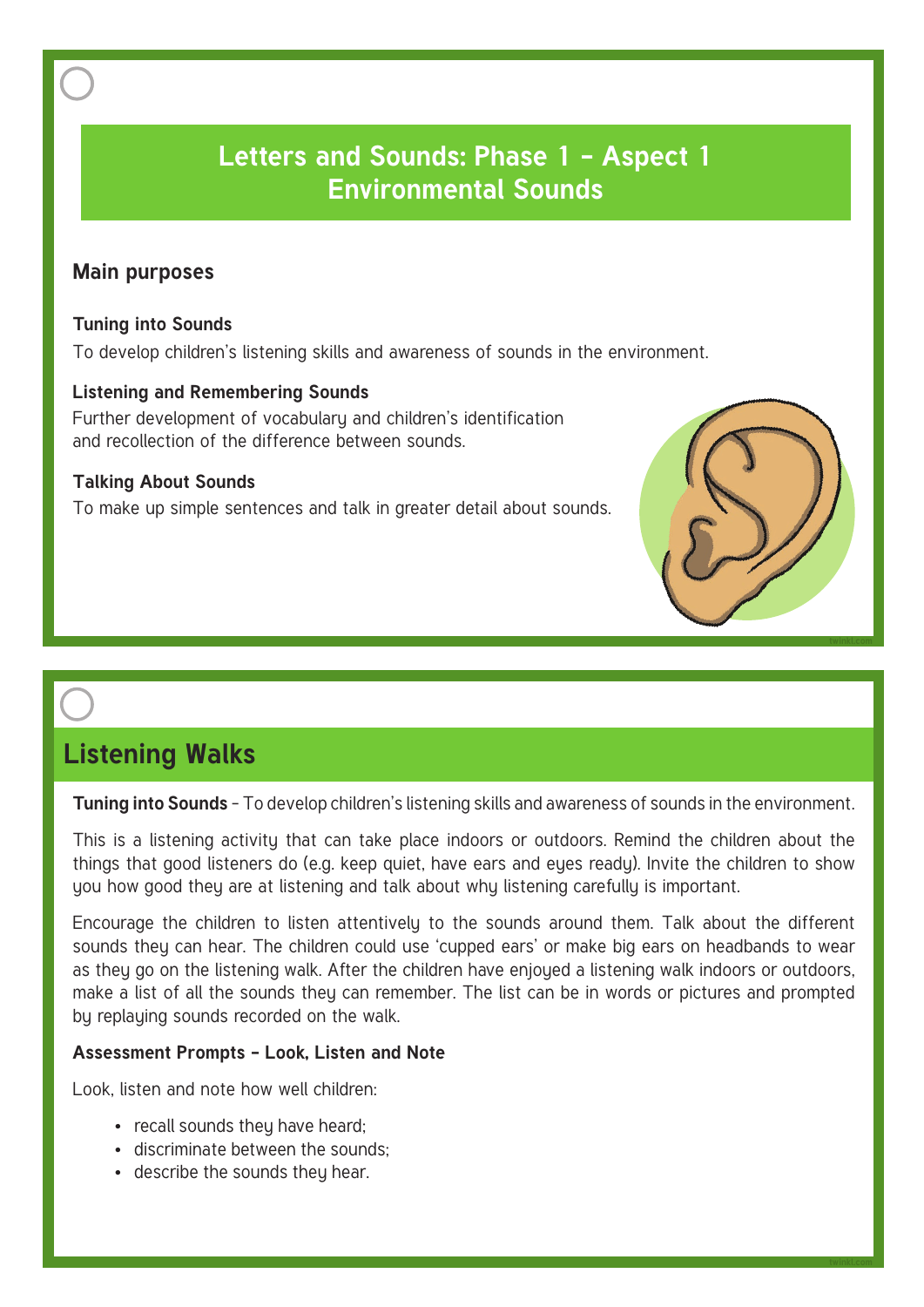# **A Listening Moment**

**Tuning into Sounds** - To develop children's listening skills and awareness of sounds in the environment.

This is another activity that can take place indoors or outdoors. Remind the children how to be good listeners and invite them to show how good they are at listening by remembering all the sounds they hear when they listen for a moment. It may be useful to use a sand timer to illustrate, for example, the passing of half a minute. Ask them what made each sound and encourage them to try to make the sound themselves.

### **Assessment Prompts - Look, Listen and Note**

Look, listen and note how well children:

- recall sounds they have heard;
- discriminate between the sounds;
- describe the sounds they hear.



# **Drum Outdoors**

**Tuning into Sounds** - To develop children's listening skills and awareness of sounds in the environment.

Give each child a beater or make drumsticks, for example, from short pieces of dowel. Encourage the children to explore the outdoor area and discover how different sounds are made by tapping or stroking, with their beaters, a wooden door, a wire fence, a metal slide, and a few other items, such as pipes and upturned pots you have 'planted'. The activity could be recorded and/or photographed. Ask each child to demonstrate their favourite sound for the rest of the group. The whole group can join in and copy. Ask each child to take up position ready to make their favourite sound. An adult or a child acts as conductor and raises a beater high in the air to signal the children to play loudly and lowers it to signal playing softly.

### **Assessment Prompts - Look, Listen and Note**

- recall sounds they have heard:
- discriminate between the sounds;
- describe the sounds they hear.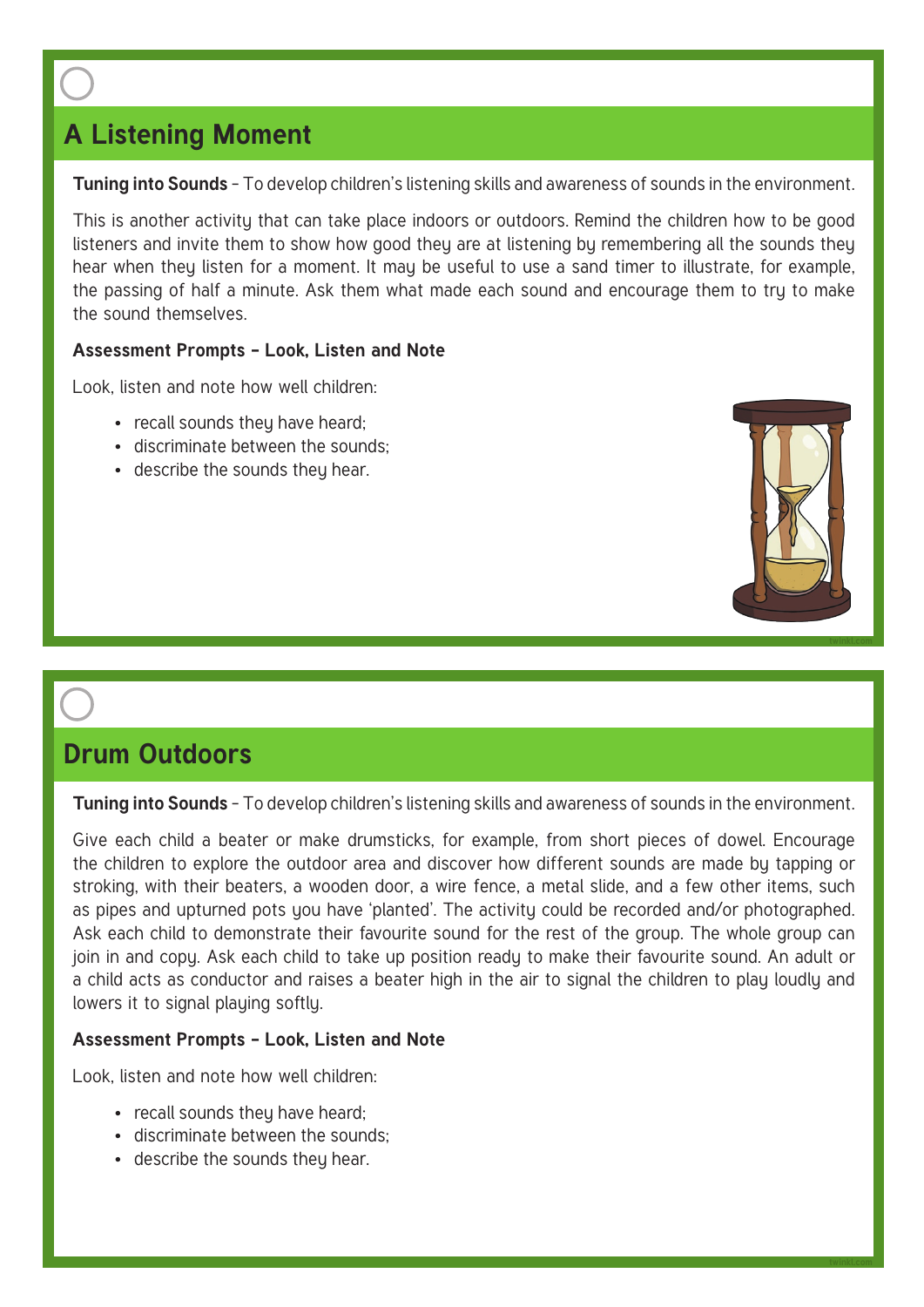# **Teddy Is Lost in the Jungle**

**Tuning into Sounds** - To develop children's listening skills and awareness of sounds in the environment.

One child (the rescuer) is taken aside while a teddy bear is hidden somewhere in the room. Tell the other children they are going to guide the rescuer to the teddy by singing louder as the rescuer gets closer to, or quietly as the rescuer moves further away from the teddy. Alternatively, lead the children in singing a familiar song, rhyme or jingle, speeding up and slowing down to guide the rescuer.

### **Assessment Prompts - Look, Listen and Note**

Look, listen and note how well children:

- recall sounds they have heard;
- discriminate between the sounds;
- describe the sounds they hear.



### **Sound Lotto**

**Tuning into Sounds** - To develop children's listening skills and awareness of sounds in the environment.

There are many commercially produced sound lotto games that involve children matching pictures to a taped sound. This can be an adult-led small group activity or can be provided within the setting as a freely chosen activity.

### **Assessment Prompts - Look, Listen and Note**

- $\bullet$  recall sounds they have heard:
- discriminate between the sounds;
- describe the sounds they hear.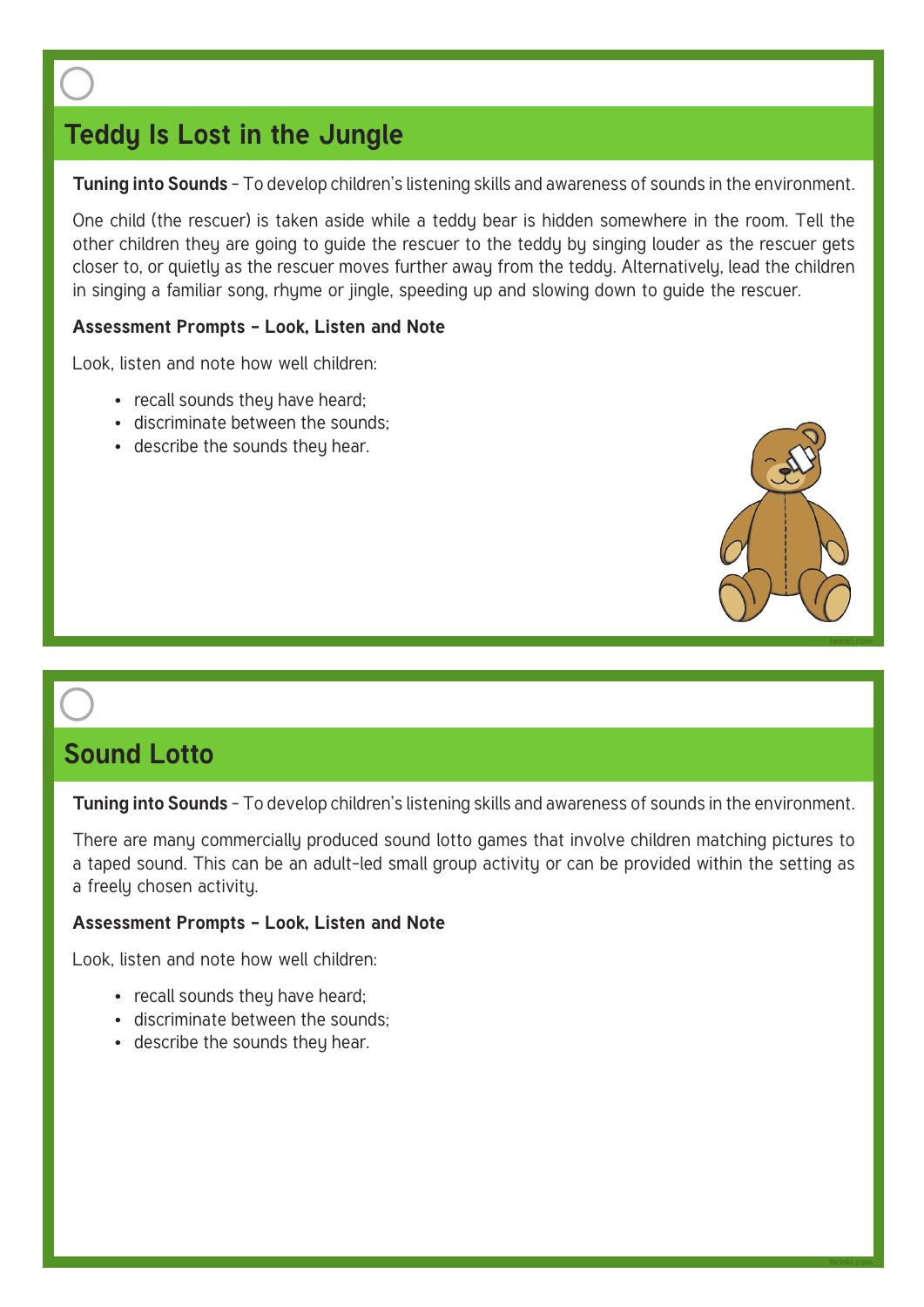# **Sounds Stories**

**Listening and Remembering Sounds - Further development of vocabulary and children's identification** and recollection of the difference between sounds.

There are many commercially available resources with pre-recorded sounds to illustrate a simple sequence of events (e.g. a thunderstorm). Each child selects two or three picture cards that match the sounds, places the cards in the same order in which the sounds are heard and explains the sequence of events.

### **Assessment Prompts - Look, Listen and Note**

Look, listen and note how well children:

- describe what they see;
- identify the animals and imitate the sounds;
- add new words to their vocabulary.



### **Mrs Browning has a Box**

**Listening and Remembering Sounds - Further development of vocabulary and children's identification** and recollection of the difference between sounds.

Turn a box on its side with the opening facing away from the children. One by one place between four and six familiar noisy items (e.g. a set of keys, crisp packet, squeaky toy) into the box, pausing to name them and demonstrate the sound each one makes. Sing to the tune of 'Old MacDonald' but using your own name or one of the children's: "Mrs… has a box, ee, i, ee, i, o. And in that box she has a…" and then stop, gesture and ask the children to listen.

Handle one of the objects in the box, out of sight, to make a noise. The children take it in turns to guess what is making the sound. Continue the song but imitating the sound using your voice: "With a zzz, zzz here and a zzz, zzz there… ". Allow the children to take a turn at making a noise from inside the box and use their names as you sing.

### **Assessment Prompts - Look, Listen and Note**

- describe what they see;
- identify the animals and imitate the sounds;
- add new words to their vocabulary.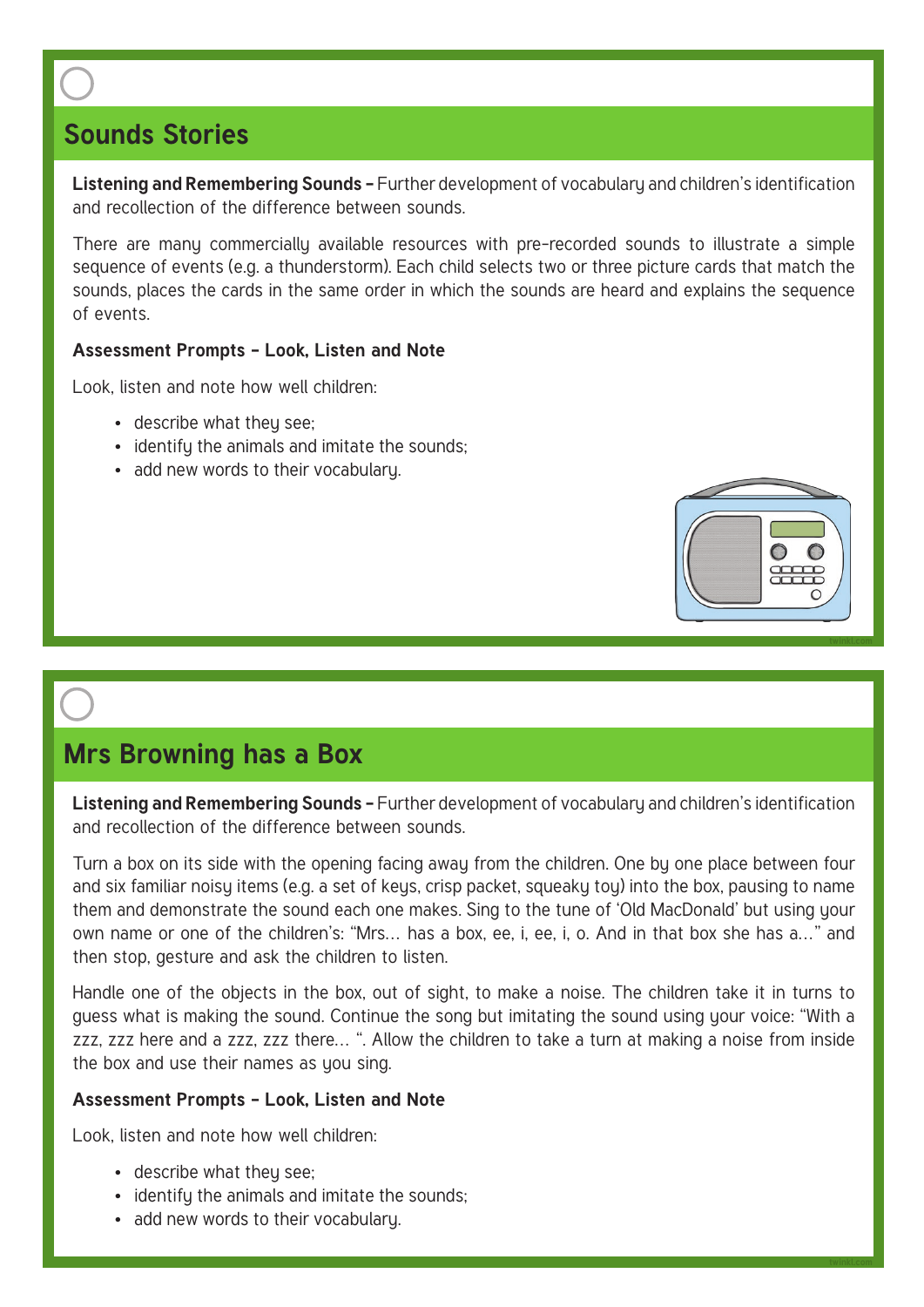# **Describe and Find It**

**Listening and Remembering Sounds - Further development of vocabulary and children's identification** and recollection of the difference between sounds.

Set up a model farmyard. Describe one of the animals but do not tell the children its name. Say, for example, this animal has horns, four legs and a tail. Ask them to say which animal it is. Ask them to make the noise the animal might make. When they are familiar with the game, let individual children take the part of the adult and describe the animal for the others to name. This activity can be repeated with other sets of objects, such as zoo animals, toy sets based on transport (e.g. aeroplane, car, train, bus, boat) and musical instruments. It can be made more challenging by introducing sets of random objects to describe and name.

### **Assessment Prompts - Look, Listen and Note**

Look, listen and note how well children:

- describe what they see;
- identify the animals and imitate the sounds;
- add new words to their vocabulary.



**twinkl.com**

### **Socks and Shakers**

**Talking About Sounds-**To make up simple sentences and talk in greater detail about sounds.

Partially fill either opaque plastic bottles or the toes of socks with noisy materials (e.g. rice, peas, pebbles, marbles, shells, coins). Ask the children to shake the bottles or socks and identify what is inside from the sound the items make. From the feel and the sound of the noisy materials encourage the children to talk about them. Ask questions, such as where might we find shells and pebbles?

### **Assessment Prompts - Look, Listen and Note**

- identify different sounds and place them in a context;
- identifu similar sounds:
- make up sentences to talk about sounds;
- join in the activities and take turns to participate.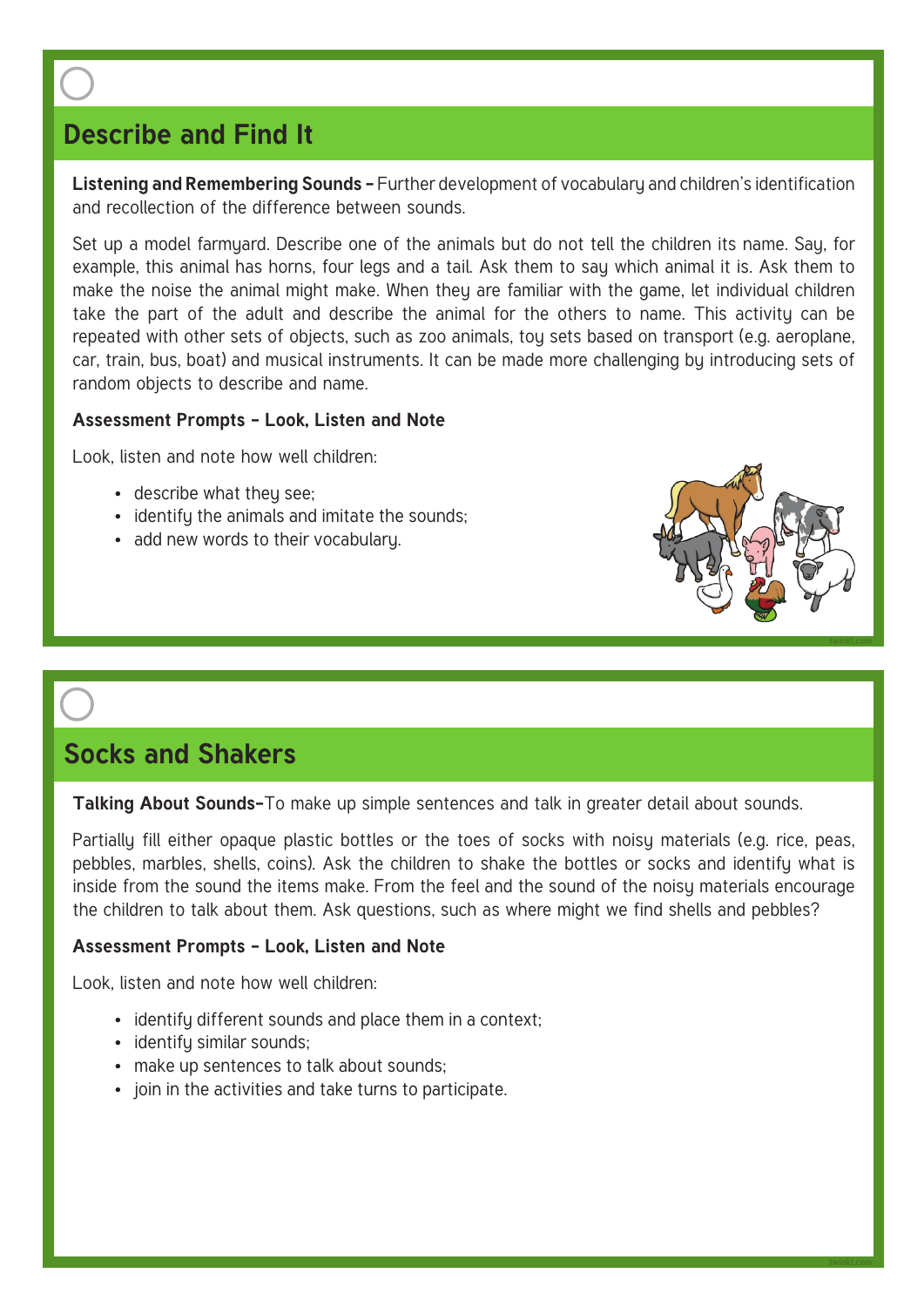## **Favourite Sounds**

**Talking About Sounds-**To make up simple sentences and talk in greater detail about sounds.

Make a poster or use a whiteboard for the children to record their favourite sounds pictorially. Invite them to put their sounds in order of popularity and talk about the ones they like the best. Ask the children to think about sounds that they do not like (e.g. stormy weather, barking dogs, car horns, crying babies) and to say why.

### **Assessment Prompts - Look, Listen and Note**

Look, listen and note how well children:

- identify different sounds and place them in a context;
- identifu similar sounds;
- make up sentences to talk about sounds;
- join in the activities and take turns to participate.



**twinkl.com**

## **Enlivening Stories**

**Talking About Sounds-**To make up simple sentences and talk in greater detail about sounds.

Involve the children in songs and stories, enlivened by role play, props and repeated sounds, for example acting out:

Humpty Dumpty sat on a wall, Humpty Dumpty had a great fall (bump, crash, bang!)

All the King's horses and all the King's men (gallop, gallop, gallop)

Couldn't put Humpty together again (boo, hoo, boo, hoo, boo, hoo).

### **Assessment Prompts - Look, Listen and Note**

- identify different sounds and place them in a context;
- identifu similar sounds:
- make up sentences to talk about sounds;
- join in the activities and take turns to participate.